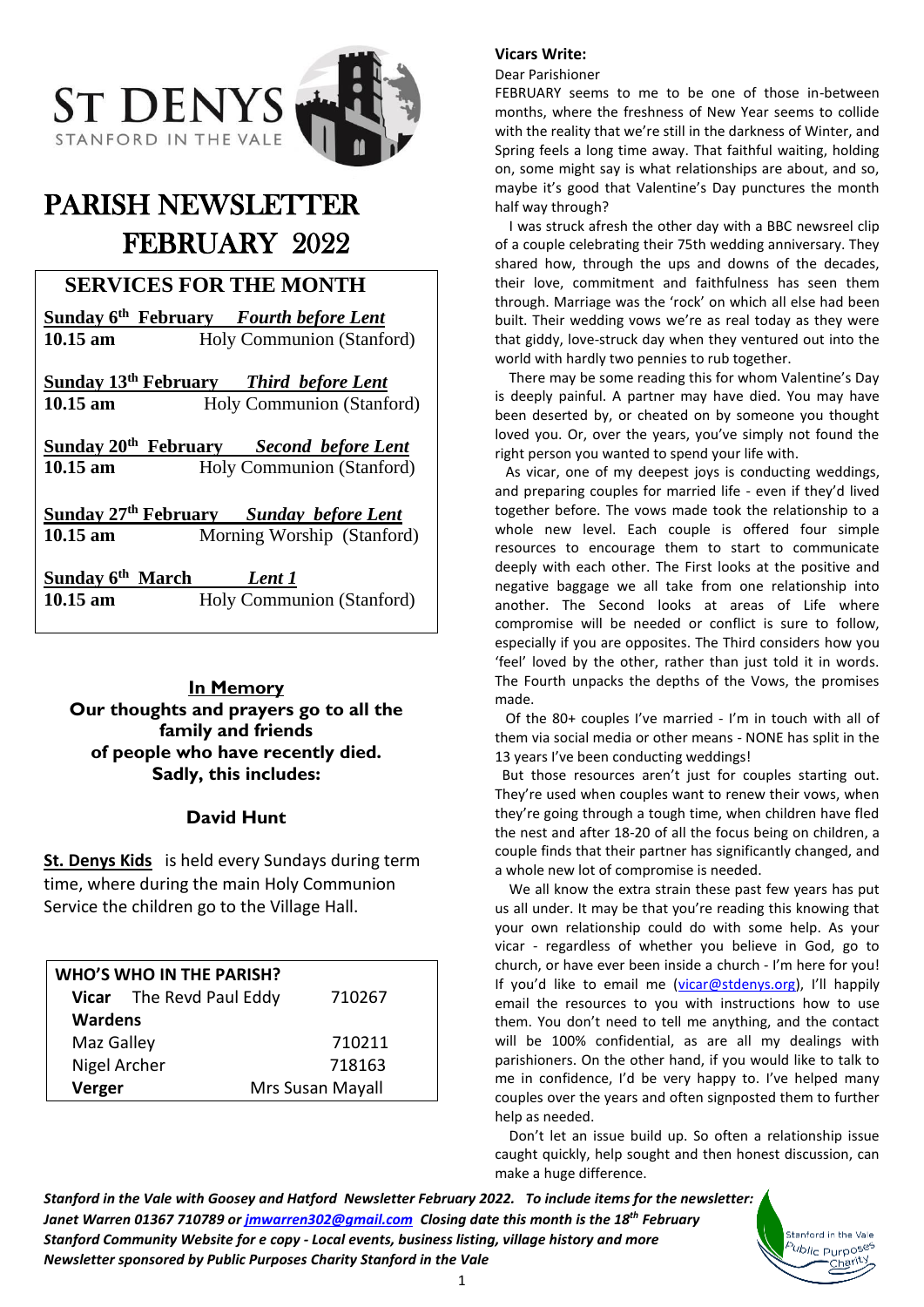Oh, and of course, if over the past two years your relationship has been tested and you've decided that she/he is the one - we offer great weddings in our three buildings, so do get in touch to chat over. Weddings don't have to be expensive. The church element is often the cheaper bit and, after 80+ weddings, I've picked up a lot of tips from my couples how to keep costs low which I always pass on.

 A very Happy St Valentine's Day - and please get in touch if I can help. **Yours** Paul **Revd Paul A Eddy** Ps. Thank you for all the good wishes I've received as I've been recovering from my long-awaited hip replacement. My consultant recently reviewed me and was very pleased with my X-rays and range of movement. Sadly, the final recovery bit is that I still can't sit down. I stand, recline or lay. I'm advised it's probably due to three lots of scar tissue all working against each other. The solution is lots of intensive Physiotherapy massage and ultrasound, which I need to raise funds via trusts for, as the local NHS provision is based on providing exercises to do at home. So, I'm getting there, but it will be some months before I'm sitting/driving again.

### **Congratulations Stanford Cars**

On 1st November 2021 Stanford Cars celebrated its **20th Anniversary** serving our local community, as well as our customers further afield. We would like to say a massive thank you to you all, new and old, near and far, for all the support you have shown us over the past twenty years. It's hard for us to believe where all the time has gone but we look forward to serving you again in the future.

Kind regards and many thanks to you all. Yolande & Roger.

## **A thank you!**

Thank you so very much for all the lovely Christmas cards and letters sent to me at the Grange. They have helped lift my spirits and kept me in touch with what's going on. I appreciated the many gifts and plants I received: the plants have definitely brightened up my room.

With my very best wishes *Joan Greenwood*

### **The Village Hall Management Committee Christmas Bingo and Quiz Night**

Thank you very much to all the businesses, groups and individuals who provided the wonderful variety of prizes for the Christmas Bingo. Thank you, too, to everyone who turned up on the night and thereby helped to raise £740 for the hall funds. What a magnificent result! The Quiz Night, with the interesting questions posed by Kate Guest and a tasty ploughman's supper, was greatly enjoyed by all who took part. We thank the participants for their supportof this event. The next Quiz Night is on

Saturday 26<sup>th</sup> March. Well done all and thank you again. Janet Warren (Chairman)

### **MENTORING MEN**

Two statistics hit me from a newspaper feature at the start of this year. The biggest killer of men under 40 in the UK is Suicide and, the average male has less than three close male friends they talk to regularly!

 By and large, women are more sociable and have more friends. They are often better at expressing their feelings. Men, on the other hand, bottle things up, rarely go to the GP, are good at hiding their emotions and don't process their emotions.

 For the past decade, this has been a key research area of mine. I've read well over 200 books and academic articles on these and related issues of male identity, and I am a Fellow of the RSA, working with other Fellows on ways we can help encourage boys to change the environment and culture and to be more open.

 One of the biggest needs for men is to have a trusted, confidential Mentor. Someone who will journey with them through the various transition points of life where men often have little help. These are:- Boyhood to manhood (especially if no male role model/father figure at home), manhood to fatherhood, midlife change (often around 35- 55), pre-retirement/retirement and bereavement.

 In the 9 years I've been vicar here I've helped countless men (as well as women) - often encouraged by their wife, partner of GP to come and see me.

 If you are a male villager, struggling with an issue and have no one to talk to or, maybe you are at a transition point in your life - maybe considering a change in career or a new focus, and you'd like to talk things through, identify the hurdles and how to get around them, I'd be very happy to meet with you for 40-minute Mentoring sessions in confidence. These are typically done via zoom at present, but have also been done on a walk, or over a pint at the Horse & Jockey! If you'd like support, or know a man who does, please email me at [vicar@stdenys.org,](mailto:vicar@stdenys.org) or call 01367 710267. Revd Paul Eddy, Vicar

Kind regards Paul Revd Paul A Eddy, FRSA, MCIPR

### **The next Parish Council Meeting is on Wednesday 2<sup>nd</sup> February 2022**

Venue to be confirmed - check noticeboards or Parish Council website for details. Members of the public are welcome to attend.

## **Stanford in the Vale, Repair Cafe**

The Repair Café is now opening on the first Saturday in the month from  $12.00 - 2.00$  pm in the Coffee Shop  $-$ **Saturday 5 th February**. People can bring along their broken items such as toasters, table lamps, garden shears for sharpening etc. We also carry out safely checks on electrical items i.e. PAT test. We make no charge for our work, but a donation is acceptable You can bring items to one of two houses; we can then

> Stanford in the Vale b<sub>ublic</sub> p<sub>urposes</sub> Charity

*Stanford in the Vale with Goosey and Hatford Newsletter February 2022. To include items for the newsletter: Janet Warren 01367 710789 or [jmwarren302@gmail.com](mailto:jmwarren302@gmail.com) Closing date this month is the 18th February Stanford Community Website for e copy - Local events, business listing, village history and more Newsletter sponsored by Public Purposes Charity Stanford in the Vale*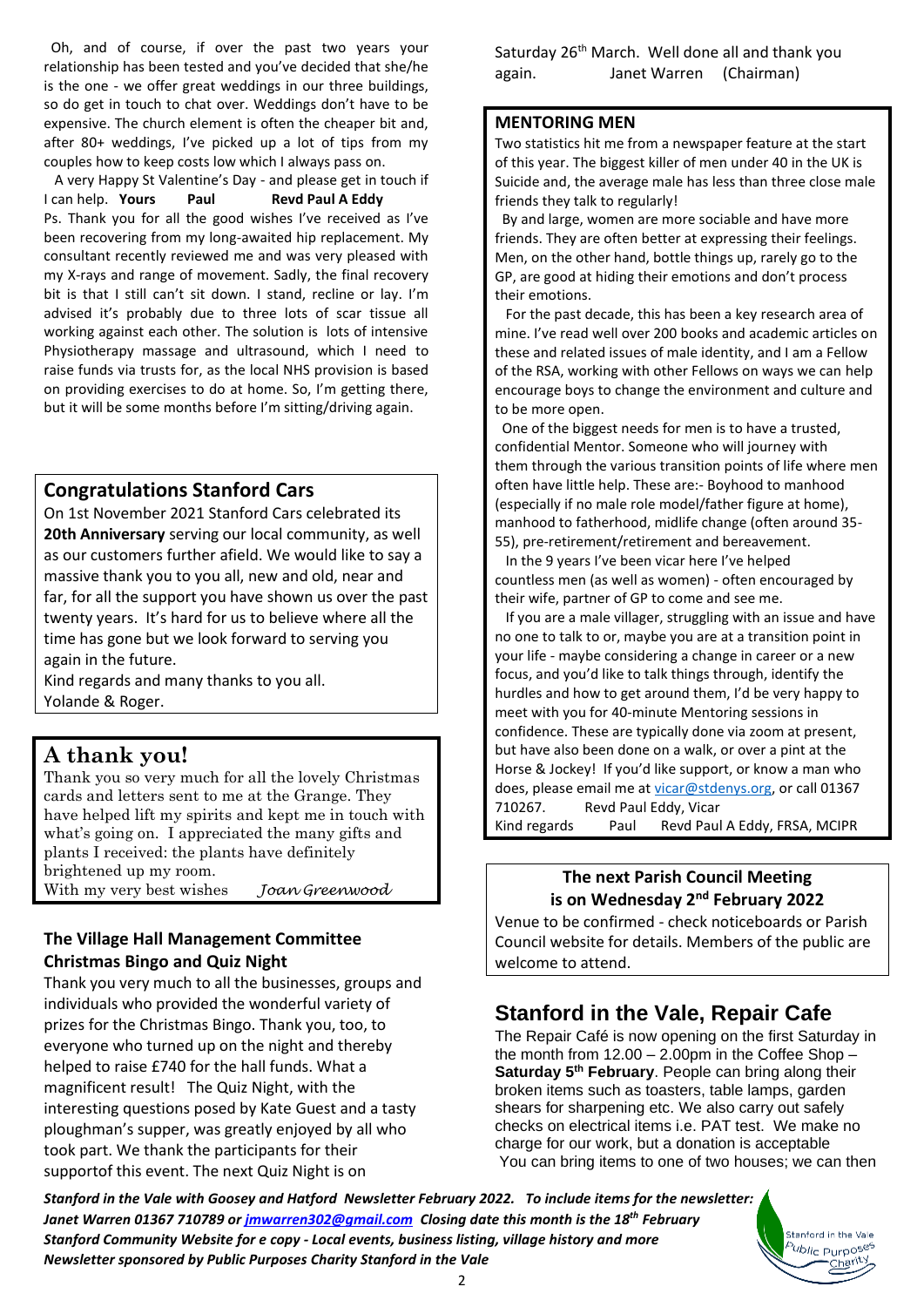distribute the item/s to one of our repairers. For more information contact:- Derek Sayers 2 Hunters Field, Email [reco@clara.co.uk](mailto:reco@clara.co.uk) or Bill Hart Silkie, Chapel Road Email is [stanfordrepaircafe@silkie.co.uk](mailto:stanfordrepaircafe@silkie.co.uk)

## **Stanford in the Vale Local History Society**

COME ALONG AND LISTEN TO TIM HEALEY talk on "DROVERS' ROADS IN OXFORDSHIRE" Wednesday **9th February at 7.30** in the Large Village Hall Visitors welcome

## **CHATTERBOX every Thursday**

We are open again every Thursday **10.00 – 12 noon In the Small Village Hall.** We look forward to welcoming everyone- old friends and new – to join us to share coffee/tea etc and chat!

# **FARINGDON & DISTRICT U3A TALK ON**

**THURSDAY 10TH FEBRUARY 2022 2.30PM The talk will be held on Zoom and the link will be sent out to all members a few days before the talk. Speaker: Mr Richard Ovenden OBE FSA FRSA, chief librarian at the Bodley Library in Oxford.**  Richard will talk about his role and the work of libraries across the country. He has held positions at the library of Durham University, the House of Lords Library, and the University of Edinburgh Library. He also serves as the **director of the Bodleian Library's centre for the study of the book, and holds a professional fellowship at Balliol College**.

### **BAGS2SCH**

Let us help you to get rid of any unwanted clothing. shoes etc by donating them to the school and help raise much needed funds via this simple fundraising scheme.**This is open to ALL community members**, not just families connected with school.

**DROP OFF DETAILS - Tues 15th February 2022, 3.30pm - 7.00pm and Weds 16th February 2022, 7.30am - 9.00am outside the main entrance of Stanford in the Vale School .**

Printed donation bags are available from the school office but you can use any bags i.e. bin liner or carrier bag. All proceeds to FOSS, Stanford in the Vale CE Primary School

### **STANFORD IN THE VALE WI**

Unfortunately, because of the continuing Covid threat, we had to cancel January's meeting. We are hoping to have our Antiques Quiz run by RIchard Anderson on **Wednesday 16th February at 7.30 pm** in Stanford in the Vale Village Hall. For more information, ring Joan on 01367 710562.

### **Help with Newsletter Delivery**

Many thanks for the offer of help on the River Meadow Estate. We are also short of help on the **Forest Grove Estate** - Is there anyone on the willing to deliver these newsletters to your estate? E mail me – [jmwarren302@gmail.com](mailto:jmwarren302@gmail.com)

### **Stanford Gardening Club**

The next meeting will be on **Wednesday, February 23rd in the Village Hall at 7.30pm.**

The speaker will be Kay Ewing. Her subject will be "Creating a Norfolk Garden".

Refreshments and a Raffle.

Visitors will be welcome for a £3.00 entry fee. For more information contact Rosemary Packer. Tel. 01367 710445

### Gardening Tips for February:

Pruning time for Clematis, Wisteria, Winter Jasmine, Hydrangea, Buddleia, Cornus, Mahonia, Evergreen Shrubs, Climbing and Bush Roses.

Sow early seed under glass with extra heat and light. Plant Summer Flowering Bulbs. Cut back Sedum. Sow Sweet Peas. Chit Potatoes.

### Aladdin

*They're back ……………… but not quite yet!!*

The Village Pantomime has been postponed ……..

### **Oh yes it has !!**

We want everyone to be able to shout, cheer, sing-along, relax and enjoy themselves and we hope that you, our audience,

will be able to do just that when the SIV Drama Group take to

the stage in the summer. Put a note in your diary for **Thursday 7 July, Friday 8 July or**

**Saturday 9 July (matinee and evening performances) 2022.**

## **Diary dates for 2022**

# **Stanford Summer Festival Returns Saturday 18 th June and Sunday 19 th June 2022**

Any local craft people who would a stall to sell their goods on the Green either on the Saturday or Sunday please e mail Janet –

[jmwarren302@gmail.com](mailto:jmwarren302@gmail.com) for further information.

### **Pre-school news – February**

The children have settled back in well after the Christmas break. We have 5 new families who have joined the Pre-school and they seem to be settling in well too.

> Stanford in the Vale <sup>b</sup>ublic Purpo<sup>ses</sup> Charity

*Stanford in the Vale with Goosey and Hatford Newsletter February 2022. To include items for the newsletter: Janet Warren 01367 710789 or [jmwarren302@gmail.com](mailto:jmwarren302@gmail.com) Closing date this month is the 18th February Stanford Community Website for e copy - Local events, business listing, village history and more Newsletter sponsored by Public Purposes Charity Stanford in the Vale*

3